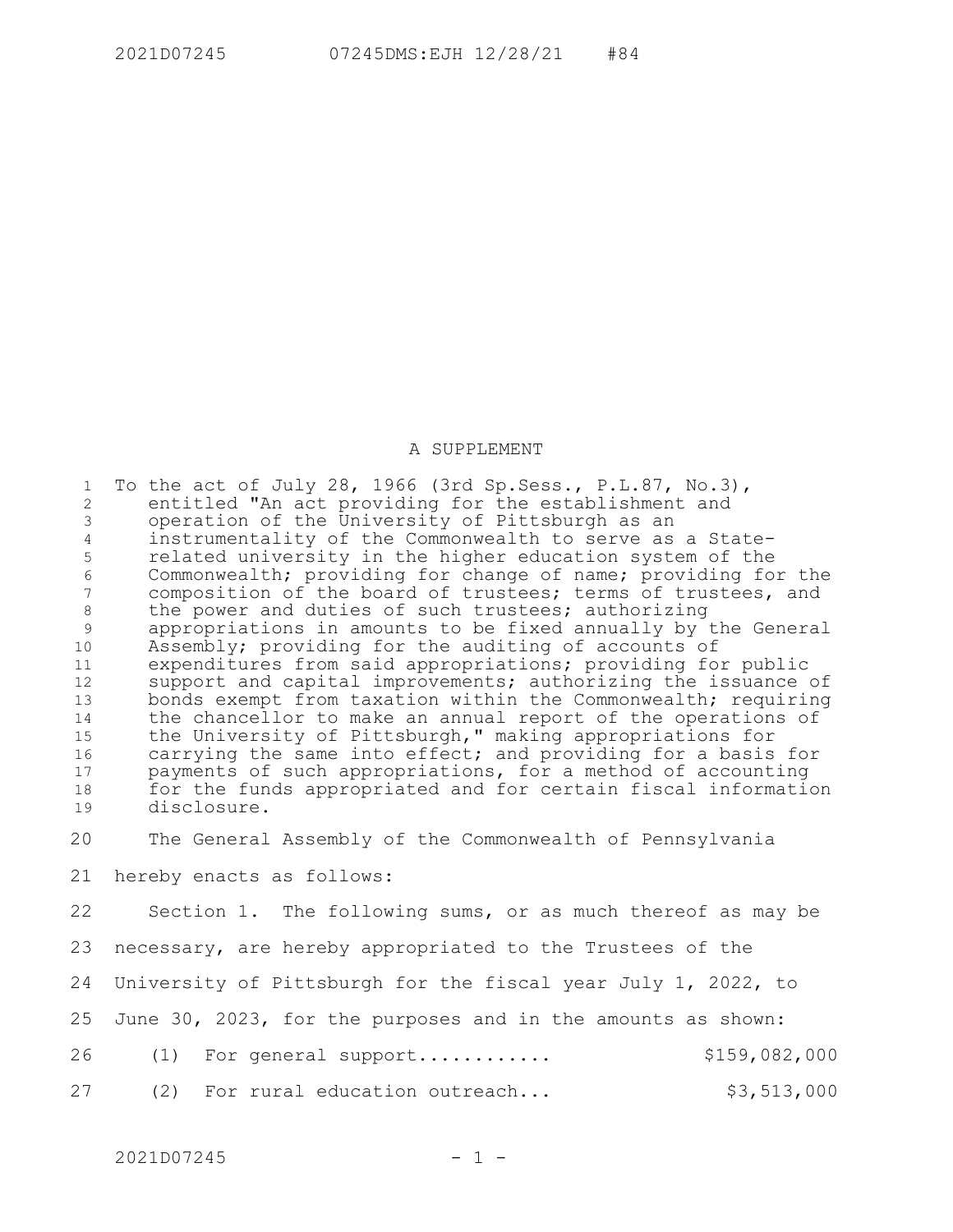Section 2. Payments to the University of Pittsburgh on account of the appropriations for all items as provided in section 1 shall be made on the basis of costs during the fiscal year. 1 2 3 4

Section 3. (a) Payments to the University of Pittsburgh of the appropriations provided in section 1 shall be made monthly during the fiscal year. 5 6 7

(b) Such monthly payments shall be made in accordance with the provisions of section 2 on the basis of estimated costs. The estimate of costs shall be submitted by the University of Pittsburgh to the Secretary of Education, the General Assembly and the State Treasurer not later than 30 days prior to the date on which such payment is to be made. 8 9 10 11 12 13

Section 4. (a) The University of Pittsburgh shall apply the moneys appropriated by this act only for such purposes as are permitted in this act and shall at all times maintain proper records showing the application of such moneys. Not later than 120 days after the close of the fiscal year to which this act relates, the University of Pittsburgh shall file, with the Secretary of Education, the General Assembly, the Auditor General of the Commonwealth and the chief administrator of each branch campus, a statement setting forth the amounts and purposes of all expenditures made from moneys appropriated by this act and other university accounts during said fiscal year, as provided in section 2, used as a basis for receipt of any appropriation during said fiscal year. 14 15 16 17 18 19 20 21 22 23 24 25 26

(b) Such statement of expenditures and costs shall be reviewed by the Auditor General of the Commonwealth, and he shall have the right, in respect to the moneys appropriated by this act, to audit and disallow expenditures made for purposes 27 28 29 30

## 2021D07245 - 2 -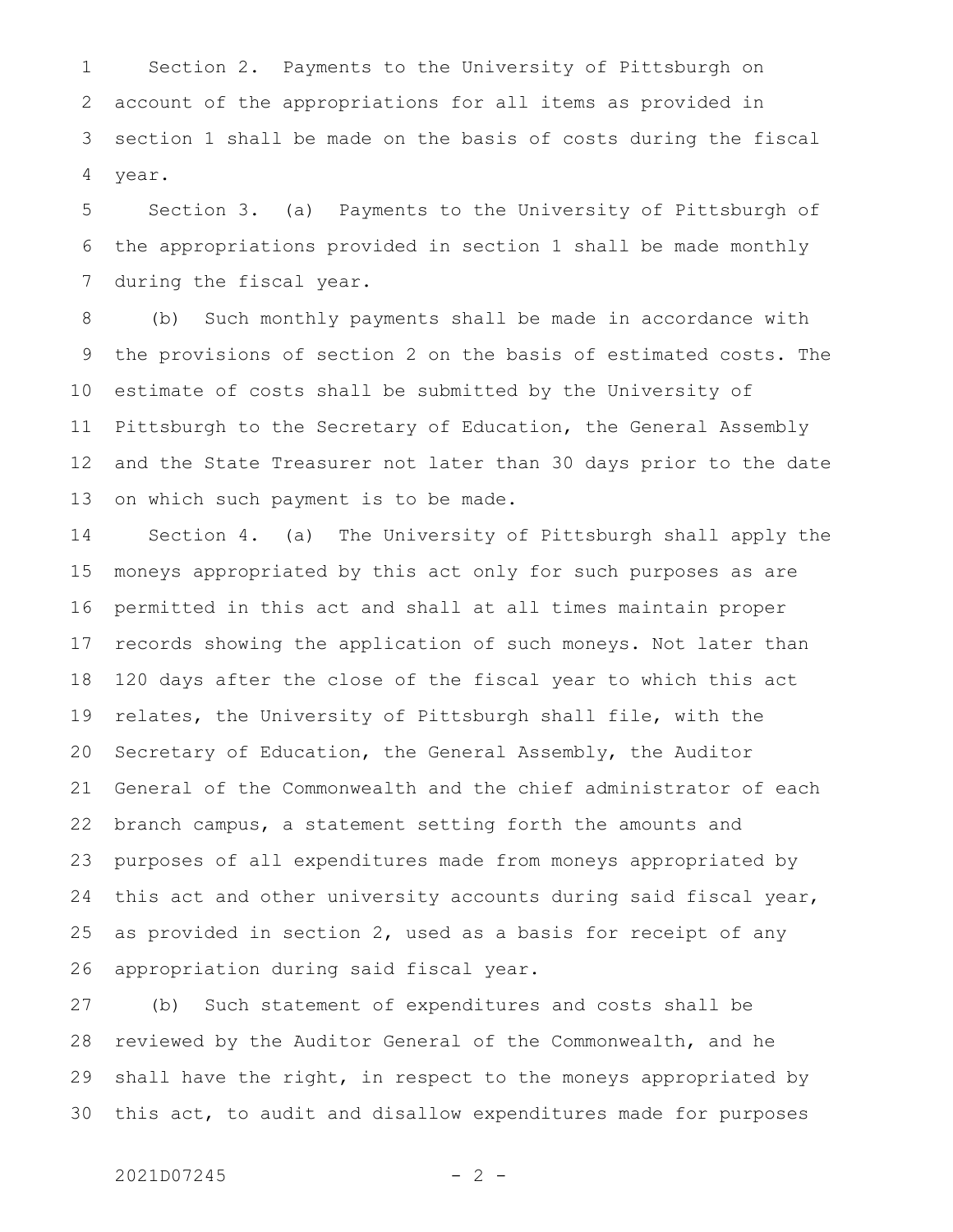not permitted by this act and to cause such sums to be recovered and paid by the University of Pittsburgh to the State Treasurer. In respect to expenditures made by the university from moneys other than those appropriated by this act, the Auditor General shall have the right to review only, and he shall file annually with the General Assembly such information concerning such expenditures as the General Assembly or any of its committees may require. 1 2 3 4 5 6 7 8

Section 5. The University of Pittsburgh shall provide full, complete and accurate information as may be required by the Department of Education or the chairperson or minority chairperson of the Appropriations Committee of the Senate or the chairperson or minority chairperson of the Appropriations Committee of the House of Representatives. 9 10 11 12 13 14

Section 6. The University of Pittsburgh shall present and report its financial statements required under the provisions of this act in accordance with: the generally accepted accounting principles as prescribed by the National Association of College and University Business Officers, the American Institute of Certified Public Accountants, or their successors, or by any other recognized authoritative body; the "Commonwealth of Pennsylvania Budget Instructions for the State System of Higher Education, State-Related Universities and Non-State-Related Colleges and Universities"; and the financial reporting policies and standards promulgated by the Commonwealth of Pennsylvania and by the Federal Government that apply to the University of Pittsburgh. 15 16 17 18 19 20 21 22 23 24 25 26 27

Section 7. No funds appropriated by this act may be used for costs of personnel and operations of the environmental law clinic. 28 29 30